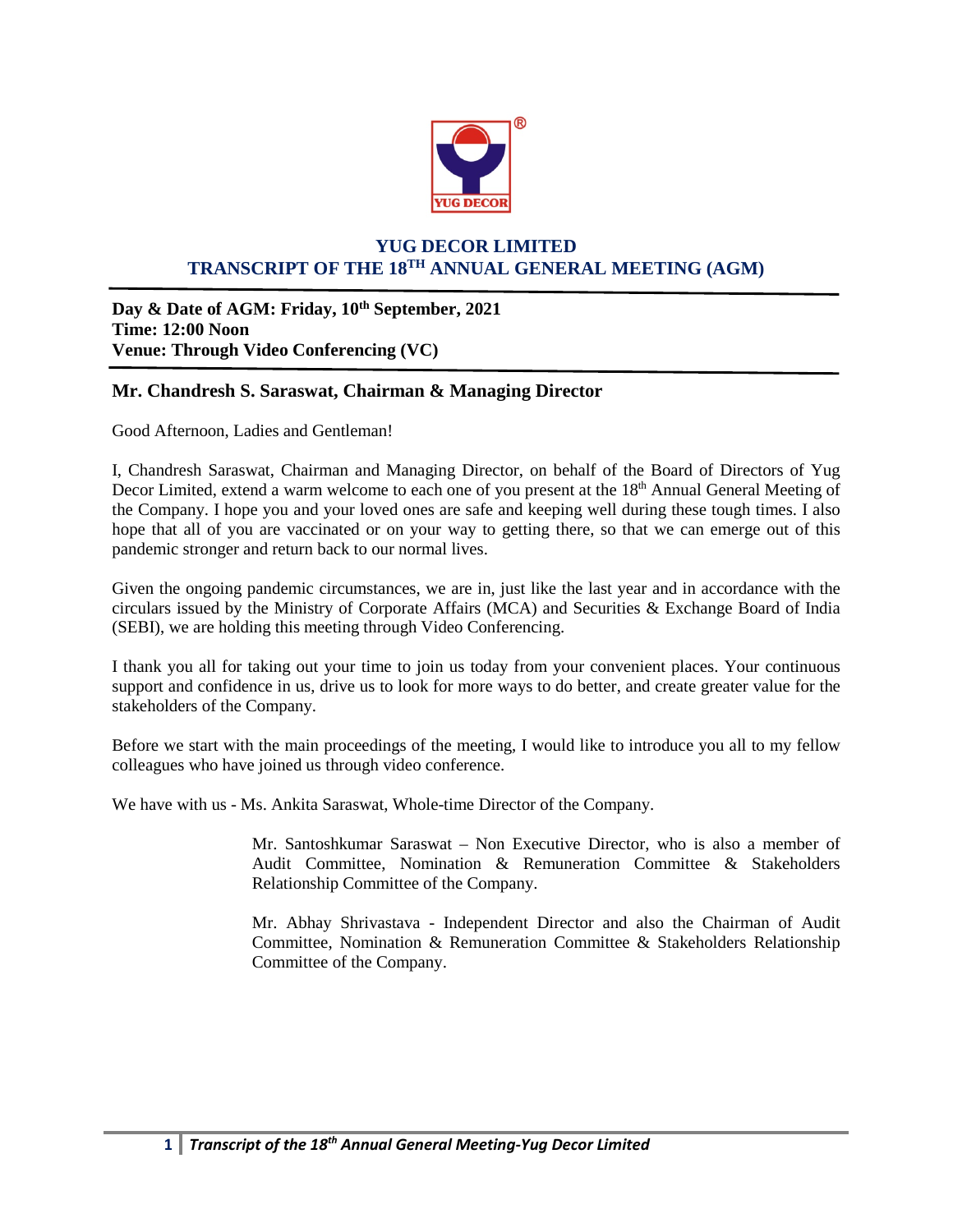Mr. Rajesh Shah - Additional Director, in the category of Independent Director and also the member of Audit Committee, Nomination & Remuneration Committee & Stakeholders Relationship Committee of the Company.

Mr. Lokeshkumar Edival – Chief Financial Officer of the Company. & Ms. Barkha Lakhani – Company Secretary & Compliance Officer of the Company.

Apart from them, we also have with us Mr. Pankaj Shah, Partner of M/s Pankaj K Shah Associates, Statutory Auditors and Mr. Mukesh Pamnani, Proprietor of M/s. Mukesh Pamnani & Associates, Secretarial Auditors & Scrutinizers of the Company.

The requisite quorum is present. I now call the meeting in order and commence the proceedings of the meeting.

The Company has taken all the feasible steps to ensure that the shareholders are provided with the opportunity to participate in the Annual General Meeting and vote.

The Notice of the 18<sup>th</sup> Annual General Meeting and the Annual Report, containing Audited Financial Statements for the year ended on 31<sup>st</sup> March, 2021 and Board's and Auditors' Reports, have been sent by electronic mode to those Members whose e-mail addresses are registered with the Company or Depositories. With your kind permission, I shall take it as read.

The Register of Director's Shareholding, Register of Contracts, copy of Audited Financial Statements etc. are available for inspection. Members who intend to inspect may write to cs@yugdecor.com.

The Auditors' Report and Secretarial Audit Report do not contain any qualifications, reservations, adverse remark or disclaimer. Accordingly, the reports are not required to be read out as per the Companies Act, 2013.

The AGM provides me, as a Chairman, an opportunity to make a statement regarding the affairs of the Company. Through this unique opportunity, I shall share my thoughts with you, take you through the financial performance of the Company during the reporting year as compared to the previous year.

The total revenue of the Company during the financial year 2020-21 was Rs. 15.95 Crore against the total revenue of Rs. 17.42 Crore in the previous financial year. The Profit after tax was Rs. 11.91 Lakh in the financial year 2020-21 as compared to the Profit after tax of Rs. 59.49 Lakh in the previous financial year.

The financial year 2020-21 began on a somber note as the COVID-19 pandemic and lockdown struck the world. Resultantly, the demand for the Company's products also remained muted due to sluggish market conditions during the first quarter of the F.Y. 2020-21.

In addition to this, the raw material prices in the second half of the financial year under review saw inflationary pressures, mainly due to global supply-demand gaps, force majeure and shipping-line disruptions and delays.

Talking about Dividend, it has always been the Company's firm belief that the shareholders of the Company should be rewarded well, but given the pandemic situation and keeping in view the need to conserve the resources in the long run for future, the Board of Directors did not recommend any dividend for the year under review.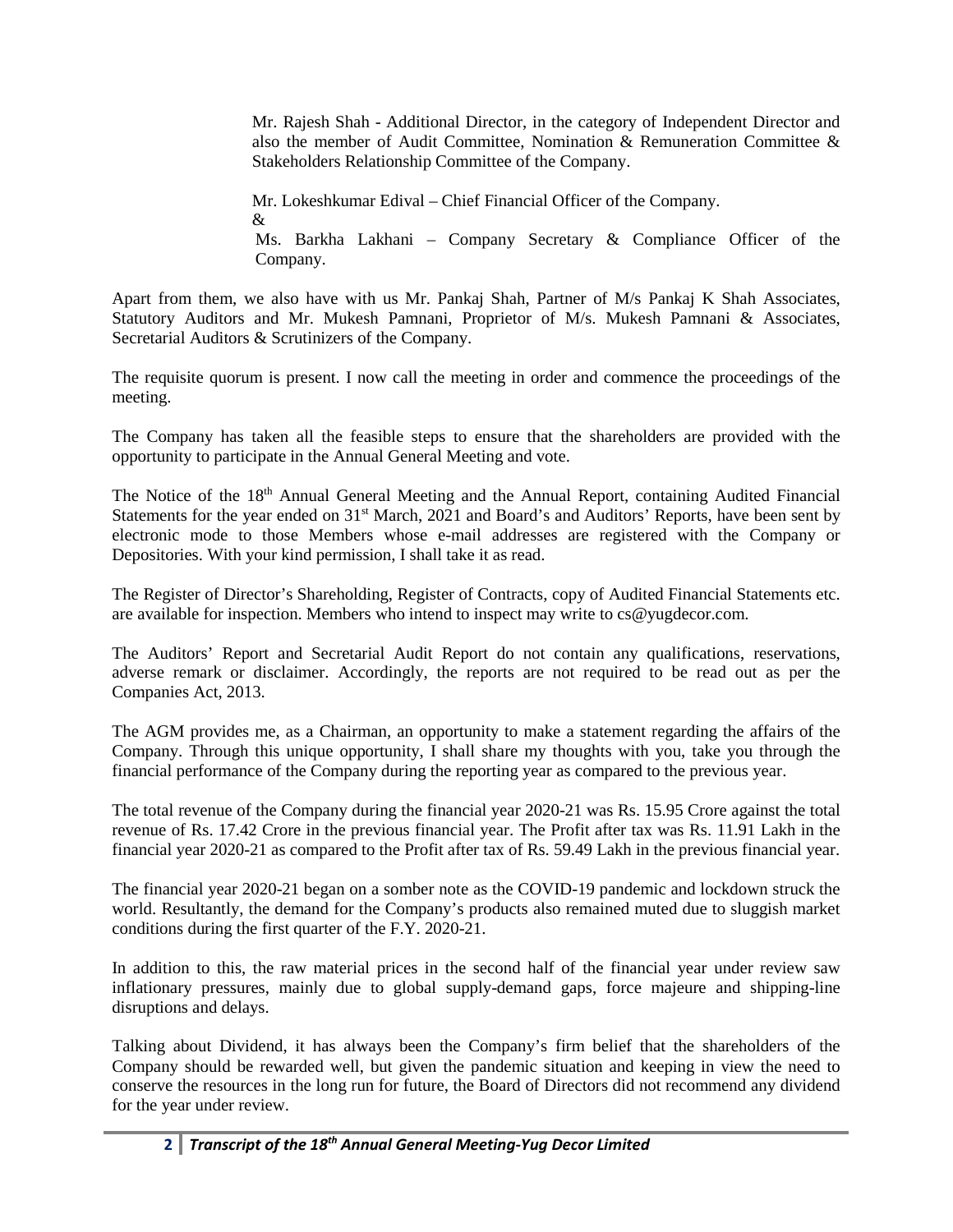Although the pandemic has presented several challenges to our industry, the Company demonstrates true dedication and courage to soon resume to the path of rapid growth, by aligning its best marketing strategies to escalate revenue and adopting cost cutting measures. It is imperative for the Company to remain focused on liquidity and profitability with operational excellence at all times. Despite of the unprecedented times, the Company's profitability position during the year under review, testaments to all the hard work put in to scale up the production, sales and revenue generation. We are hopeful that these testing times will not last very long and we shall bounce back soon. On behalf of the Board, I would like to express my deepest gratitude to the shareholders, valued customers, dealers, suppliers, bankers and other stakeholders for their continued support, trust and confidence in the Company.

Talking about the change in the composition of Board of Directors, Mr. Sunil Thakore, Independent Director and also who was one of the members of Audit Committee, Nomination & Remuneration Committee and Stakeholders Relationship Committee ceased to be the Independent Director upon completion of his second term of 1 (one) year w.e.f. the close of business hours on 31<sup>st</sup> August, 2020.

Ms. Zarna Shah, Independent Director was appointed as the Independent Director, by the members of the Company in their 17<sup>th</sup> Annual General Meeting, w.e.f. 11<sup>th</sup> September, 2020. She resigned from the office of Director w.e.f. 6th August, 2021 due to preoccupation and other personal reasons.

On behalf of the Board, I thank Mr. Sunil Thakore and Ms. Zarna Shah for their immense contribution and guidance to the Company during their tenure.

The Board had also in their meeting, appointed Mr. Rajesh Shah as the Additional Director w.e.f.  $6<sup>th</sup>$ August, 2021. The business of his appointment as the Independent Director is placed before the members at this Annual General Meeting for their approval.

I would now request Ms. Barkha Lakhani, Company Secretary to brief the shareholders all the business items that are to be transacted in the Meeting and the procedure and manner to vote on those items.

## **Ms. Barkha Lakhani, Company Secretary**

Thank you Chairman Sir.

A very Good Afternoon to everyone present over here.

I convey my sincere thanks to you all for participating in this 18<sup>th</sup> Annual General Meeting of the Company.

Dear all,

I turn on to the resolutions proposed to be passed at this meeting.

We have 6 (six) resolutions for approval in this Annual General Meeting:

- 1. To receive, consider and adopt the Audited Financial Statements of the Company for the financial year ended on 31<sup>st</sup> March, 2021 together with the Board's Report and Report of Auditors thereon.
- 2. To appoint a director in place of Mr. Chandresh S. Saraswat (DIN: 01475370), Chairman & Managing Director of the Company, who retires by rotation and being eligible, offers himself for reappointment.
- 3. To appoint Mr. Rajesh G. Shah (DIN: 09254647) as the Independent Director of the Company.